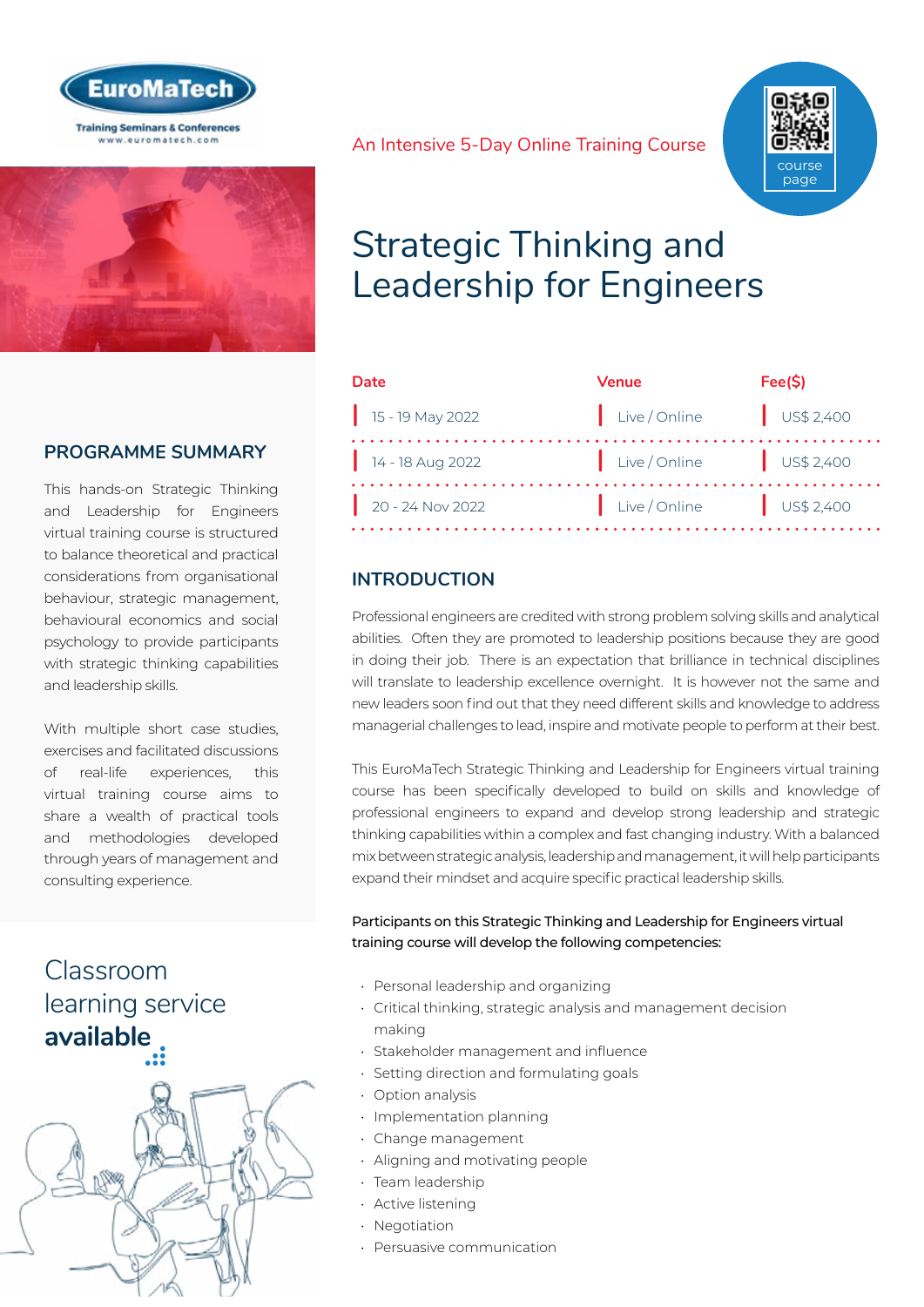## **TRAINING METHODOLOGY**

This EuroMaTech training course is highly interactive and practical. Participants learn through a range of teaching and personal development methods including presentations, tutorials, real life case studies, worked examples, short team exercises and video presentations. Active participation and involvement is encouraged throughout the training course to promote the sharing of ideas and expertise within the group.

## **In-house Training**

EuroMaTech is capable of conducting this training programme exclusively for your delegates. Please e-mail us on inhouse@euromatech.ae for further information and/or to receive a comprehensive proposal.





**Email Address:** info@euromatech.ae

**Website:** www.euromatech.com

### **WHO SHOULD ATTEND?**

The Strategic Thinking and Leadership for Engineers virtual training course will benefit professional engineers and new managers who are interested in expanding their strategic thinking and strive to become truly influential leaders. This EuroMaTech virtual training course will equally appeal to employees in the private, public and not-for-profit sectors.

## **PROGRAMME OBJECTIVES**

This EuroMaTech virtual training course aims to expand participants' knowledge of modern strategic analysis and decision making, develop hands-on leadership skills and provide a productive environment to practice business decision making, communication and influence techniques for successful strategy implementation. It is designed to provide a solid foundation in key leadership competencies and to give the attendees the opportunity for a truly transformational leadership experience.

### As a result of attending the Strategic Thinking and Leadership for Engineers virtual training course, the participants will be able to:

- Appreciate the importance of leadership and strategic thinking in complex business environment
- Recognise the difference between management and leadership
- Assess and apply a range of leadership theories
- Apply a structured framework for strategic analysis and implementation
- Understand and apply key tools and techniques used in strategic management
- Identify and assess strategic options
- Understand the principles of effective implementation of strategy
- Effectively manage stakeholders and deal with organizational change
- Recognise the importance of leadership mindset and personal leadership
- Enhance the leadership skills including setting direction, aligning people, motivating and inspiring
- Understand the role of the leader in building an effective team
- Develop communication and human interaction skills to effectively influence and empower people
- Appreciate the differences in leadership and communication styles
- Recognise and mitigate irrational influences on human behaviour
- Improve group decision processes
- Practice a tried and tested approach for influential business communication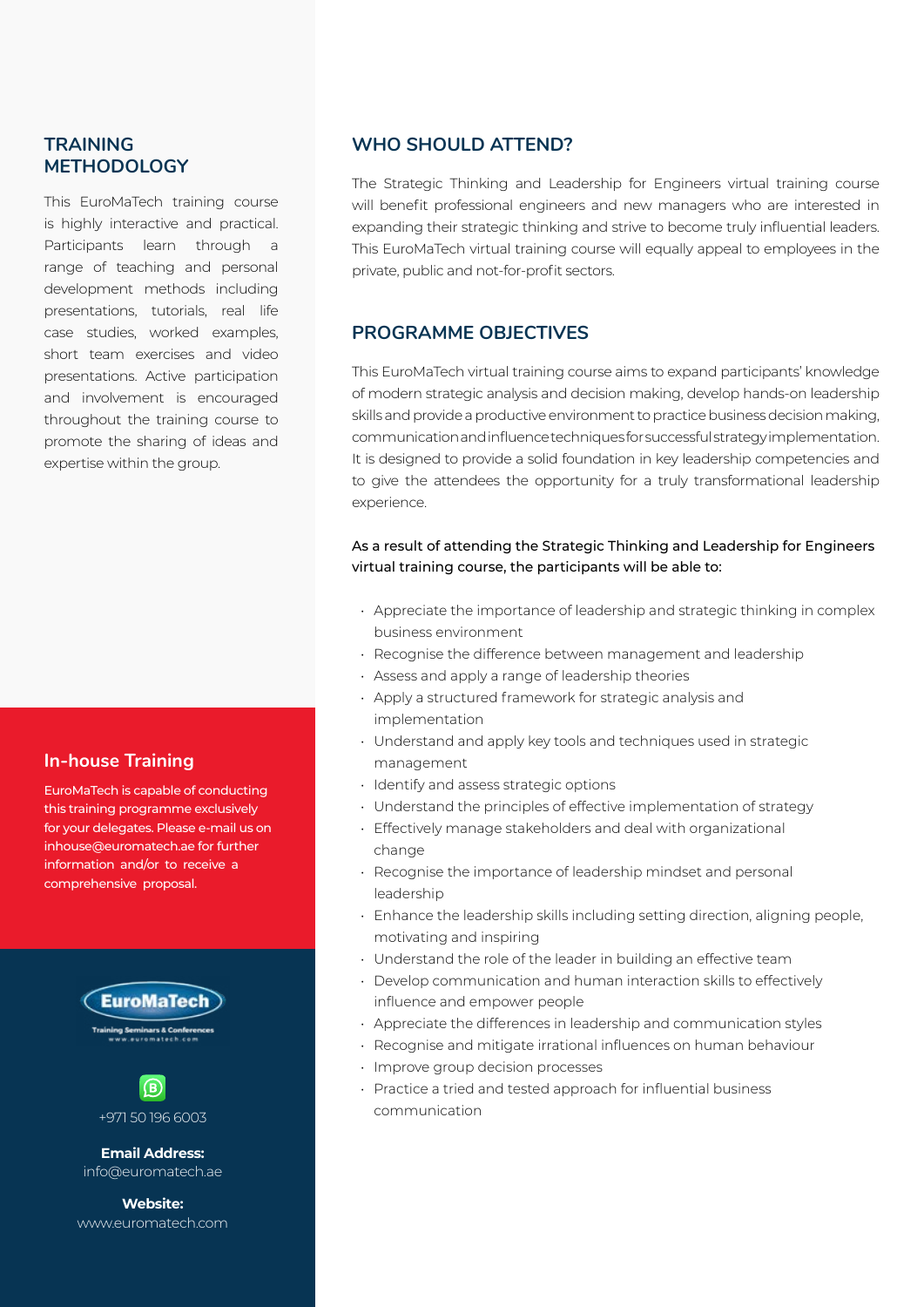# **COURSE OUTLINE**



## **Day 3**

- Linking strategy and execution
	- » Drawing warranted conclusions and making justified recommendations
	- » Implementation planning and change management considerations
	- » Barriers to change and techniques to overcome them
- Leading change through personal influence
	- » Leadership and authority, responsibility, power
	- » Models of personality and leadership
	- » Emotional intelligence and leadership
	- » Understanding and influencing individual perceptions, attitudes and behaviours
	- » Personal leadership for engineers
	- » Motivation and performance management
	- » Developing trust

## **Day 1**

- Introduction to Leadership
	- » The role of strategic thinking and leadership in complex business environment
	- » What do we mean by leadership in the 21st century
	- » Managing vs leading
	- » Leadership theory and practical leadership competencies for engineers
	- » Fundamentals of human decision making and influence
- Strategic thinking for Engineers
	- » What is strategy?
	- » Strategic thinking
	- » Strategic management models and frameworks
	- » Strategic management process

- » Levels of strategy
- » Strategic objectives, vision and mission

## **Day 4**

- Leading groups and teams
	- » Team development model
	- » High performing team
	- » Establishing effective team processes
	- » Leading the search for effective solutions: minimise bias, maximise buy-in
- Leadership and value generation through effective communication
	- » Fundamentals of effective communication
	- » Communication barriers
	- » Effective communication through recognition of the interpersonal interaction styles
	- » Developing active listening skills
	- » Strategic thinking and leadership in negotiations and conflict resolution
	- » Case study application

## **Day 2**

- Fundamentals of strategic analysis
	- » Strategic analysis tools and techniques
	- » Customer and stakeholder analysis
	- » Understanding the challenges and opportunities facing the business and industry
- Crafting and evaluating strategies through critical thinking
	- » Formulating and considering alternative solutions
	- » Rational choice, decisions under certainty, risk and uncertainty
	- » Contemporary concepts in risk management
	- » Case study application

## **Day 5**

• Influence and leadership

- » Factors that influence people and decisions
- » AIM-FOCUS method of persuasive business communication
- » Practical applications: problem solving and influential communication